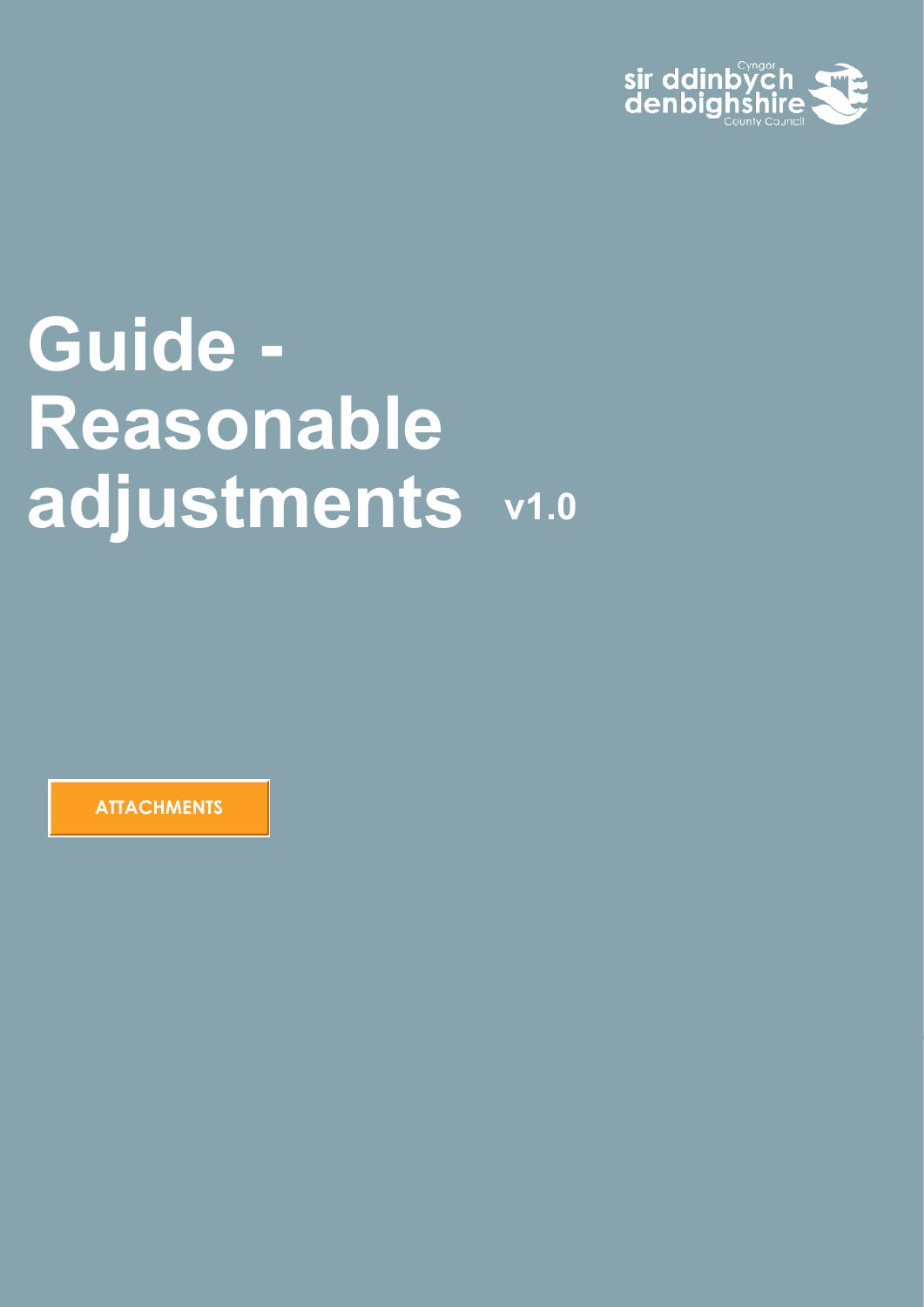Guide - Reasonable adjustments

| Guide approved by | Date approved | Date implemented | Guide owner | <b>Review date</b> |
|-------------------|---------------|------------------|-------------|--------------------|
| Full council      | 26/02/19      | 26/02/19         | AN          | 26/02/22           |

**Prior to contacting Human Resources regarding the content of this guide, it is recommended that you refer to the most up to date version on the intranet and the relevant policies.** 

**As is the case with all intranet documents, this guide is subject to regular review due to legislative and policy changes. The latest versions of all Human Resource documents can be found on the HR intranet pages.**

| Version | Date approved | <b>Approved by</b> | Amendment    |
|---------|---------------|--------------------|--------------|
| v1.0    | 26/02/19      | Cabinet            | New Guidance |
|         |               |                    |              |
|         |               |                    |              |
|         |               |                    |              |
|         |               |                    |              |
|         |               |                    |              |
|         |               |                    |              |
|         |               |                    |              |
|         |               |                    |              |
|         |               |                    |              |
|         |               |                    |              |
|         |               |                    |              |
|         |               |                    |              |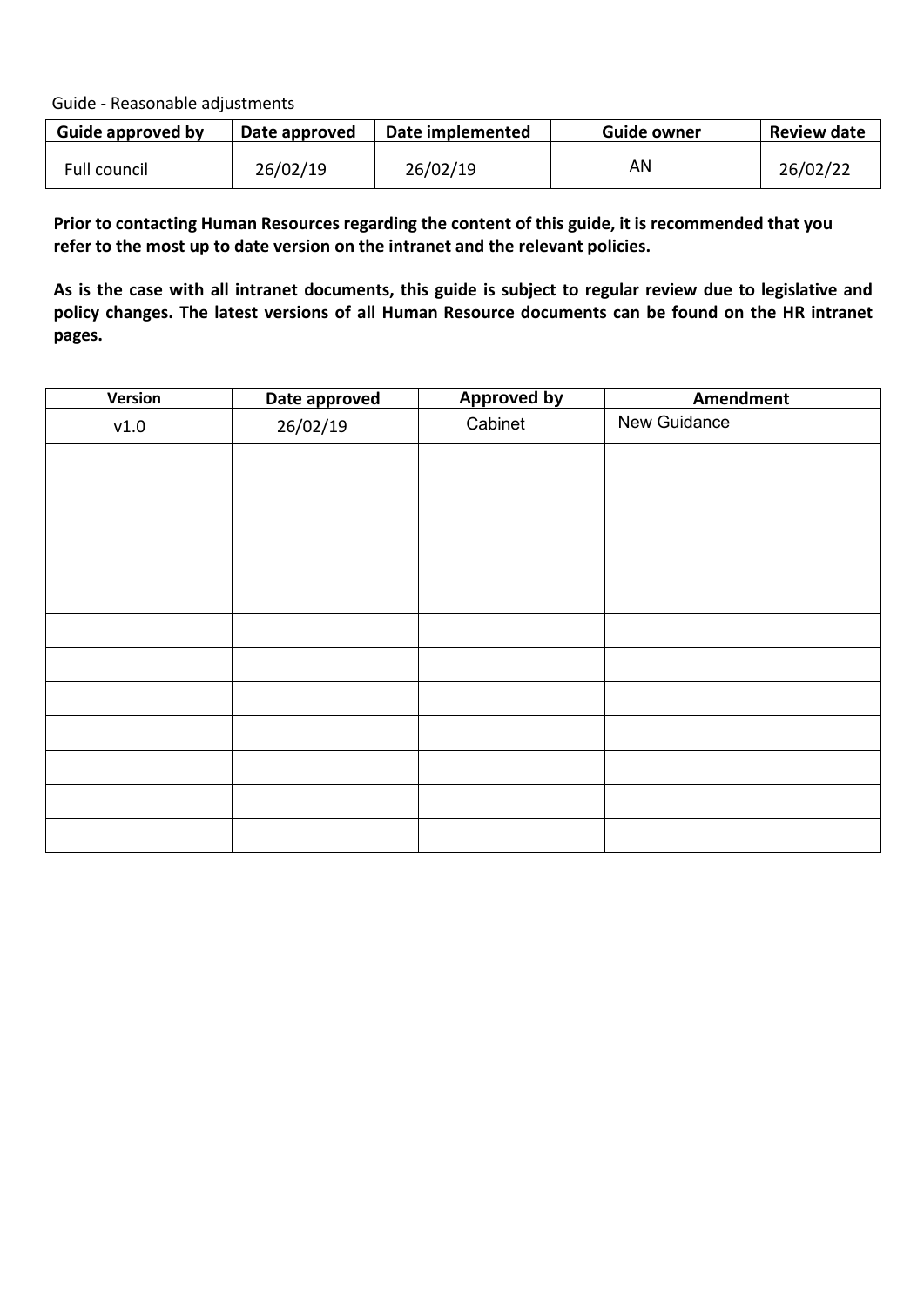# **Contents**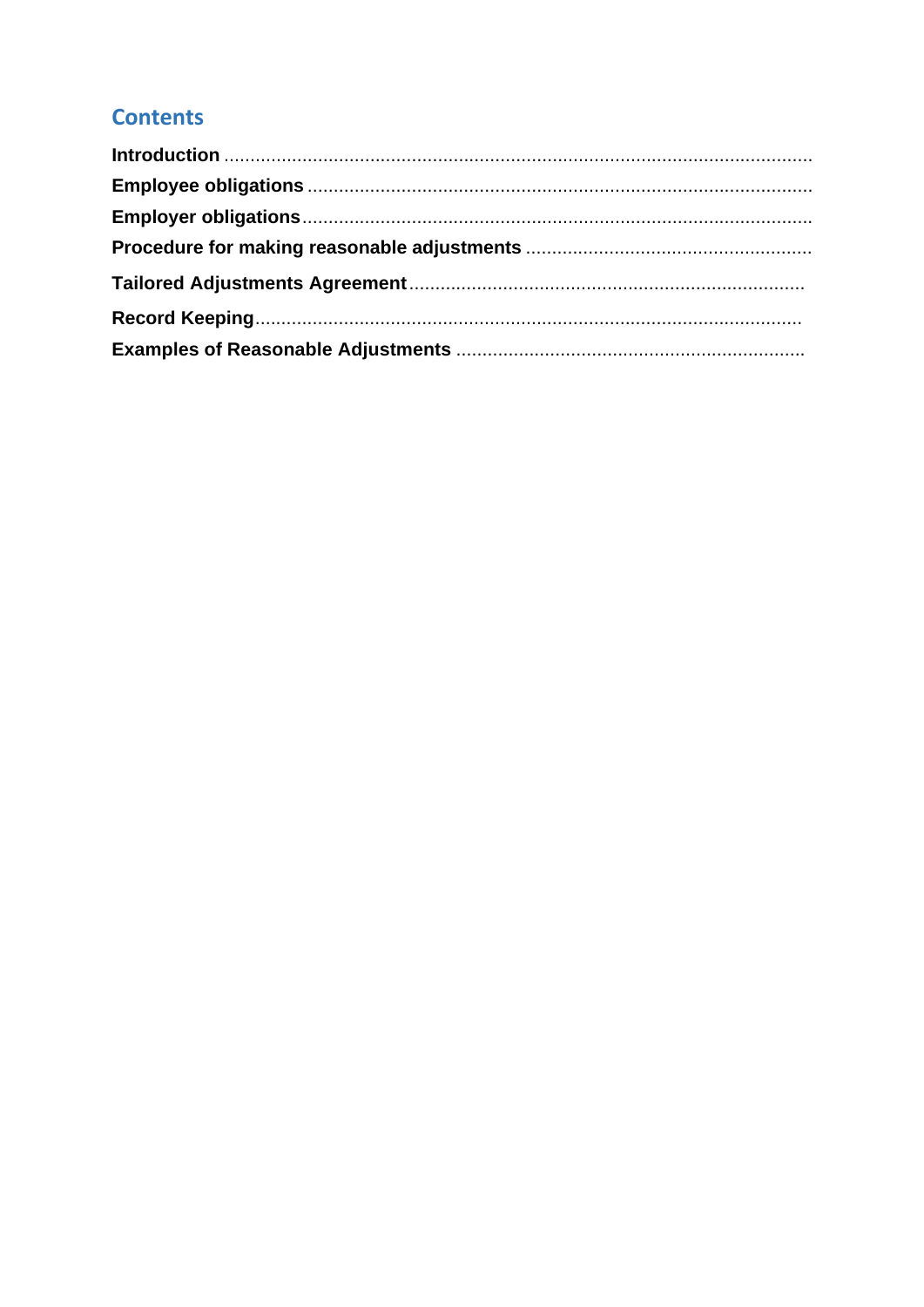# <span id="page-3-0"></span>**Introduction**

Under the Equality Act 2010 the Council has a duty to make reasonable adjustments in order to prevent an employee with a disability or long term condition from being placed at a substantial disadvantage by our premises, polices or practices. This duty applies to all aspects of employment including training, transfer, career development and retention and redundancy.

The Equality Act defines a disability as a physical or a mental condition which has a substantial and long-term impact on your ability to do normal day to day activities.

This document is designed to:-

- 1. Provide guidance on what disability means and what is meant by the term "reasonable adjustments".
- 2. Provide guidance on the process to be used when considering Reasonable Adjustments
- 3. Provide guidance on how to access support and to give help to those involved in the discussion process.
- 4. Provide support to line managers in considering what a "reasonable adjustment" is and assist them with decision making.
- 5. Set down the adjustments in a recorded format so everyone knows what is expected from them.

Many adjustments cost little or nothing, are quite straightforward to arrange and are often a matter of flexibility and developing a creative approach to working practice. There is an expectation that managers and employees will work together to develop workable solutions.

A non-exhaustive list of what could be considered reasonable adjustments can be found in the section **[Examples of Reasonable Adjustments.](#page-9-1)**

Where managers are unsure of what adjustments are appropriate given the individuals medical condition, Occupational Health can provide advice.

There are also a number of schemes and government programmes, which will be able help. Information about these are available from Job Centre Plus Disability Employment Advisers. Some disabled employees may already have a Disability Employment Adviser assisting them.

Access to Work is a scheme that can help employees if their health or disability affects the way they do their job. It provides advice and support with extra costs that may arise because of their needs. Access to Work might pay towards the equipment needed at work or adapting premises to meet an employee's needs. Contact details can be found in **[Resources and Sources of Support.](#page-8-1)**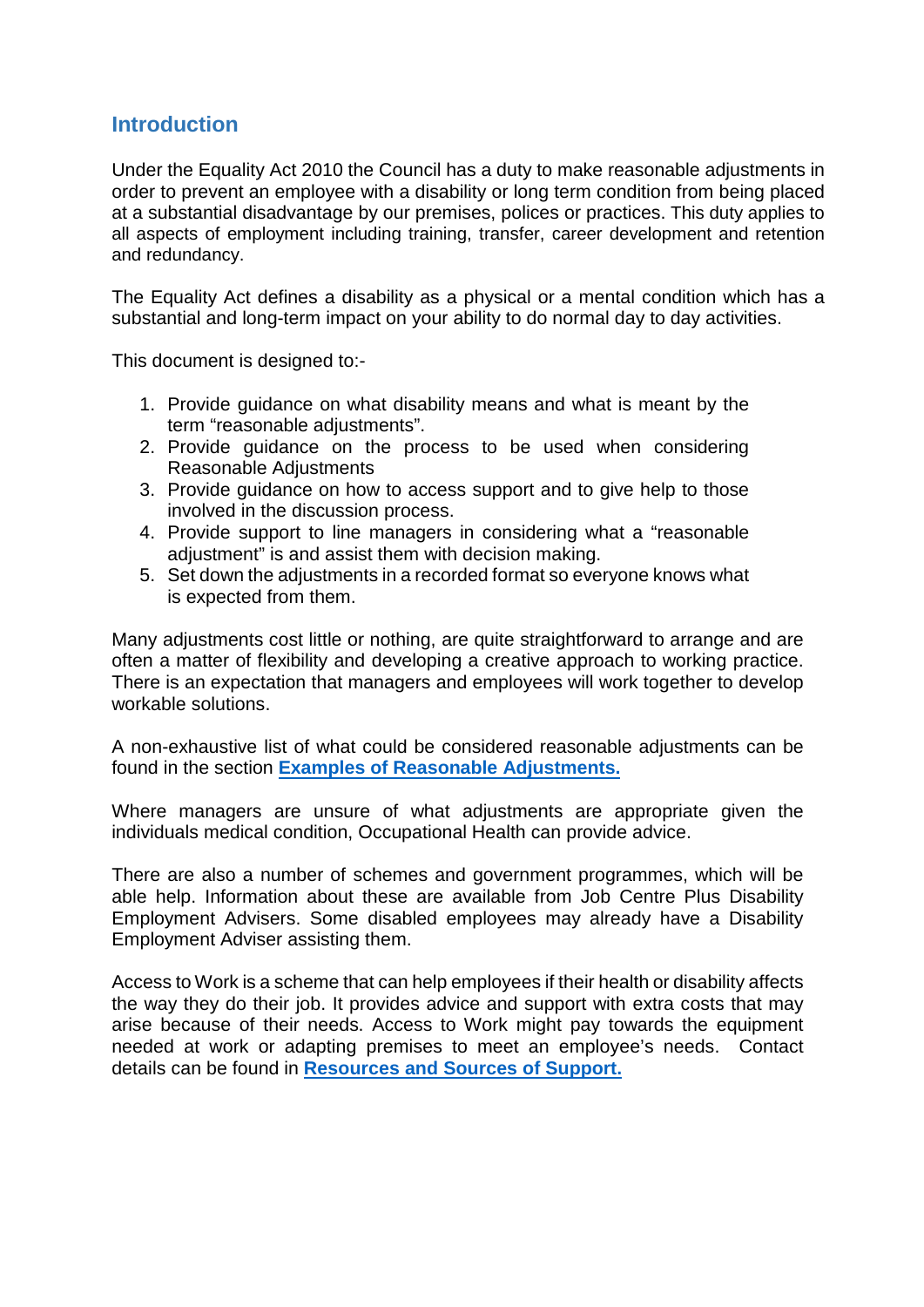# <span id="page-4-0"></span>**Employee obligations**

As an Employee of the Council we would expect you to:-

- Inform the council if you have a disability and require reasonable adjustments.
- Cooperate fully with the reasonable adjustments assessment process
- Inform your employer as soon as possible if one or more Reasonable Adjustments is not working for you
- Make suggestions about what may assist you
- Be open and honest throughout the process

# <span id="page-4-1"></span>**Employer obligations**

As you Employer you can expect that:-

- We will discuss with you in detail any reasonable adjustments
- Will give due consideration to all adjustments which are put forward
- We will give reasons for our decisions in relation to reasonable adjustments which are put forward
- We will, wherever possible, provide assistance to allow you to access additional help and support

# <span id="page-4-2"></span>**Procedure for making reasonable adjustments**

- 1. Difficulties identified/disability established
- 2. Sources of support identified and requests for advice (if required)
- 3. Reasonable adjustments assessment completed in all cases
- 4. Tailored adjustments agreement completed, filed and diarised for review

# **Reasonable Adjustments Assessment Form**

The **Reasonable Adjustments Assessment Form** should be completed by the manager in consultation with the Employee. It has been designed to assist managers who may be unsure whether adjustments being requested are reasonable.

The questions are formulated to assist the manager in to coming to a decision on whether or not an adjustment is reasonable. If the adjustment is deemed to be reasonable after completion of this form a Tailored Adjustment Agreement should be completed and recorded.

There may be situations where you, as the manager may need to consult other employees with regards to reasonable adjustments. If the employee does not agree to your involving other employees, you must not breach their confidentiality by telling the other employees about the disabled person's situation.

If an employee is reluctant for other staff to know, and you believe that a reasonable adjustment requires the co-operation of the employee's colleagues, explain that you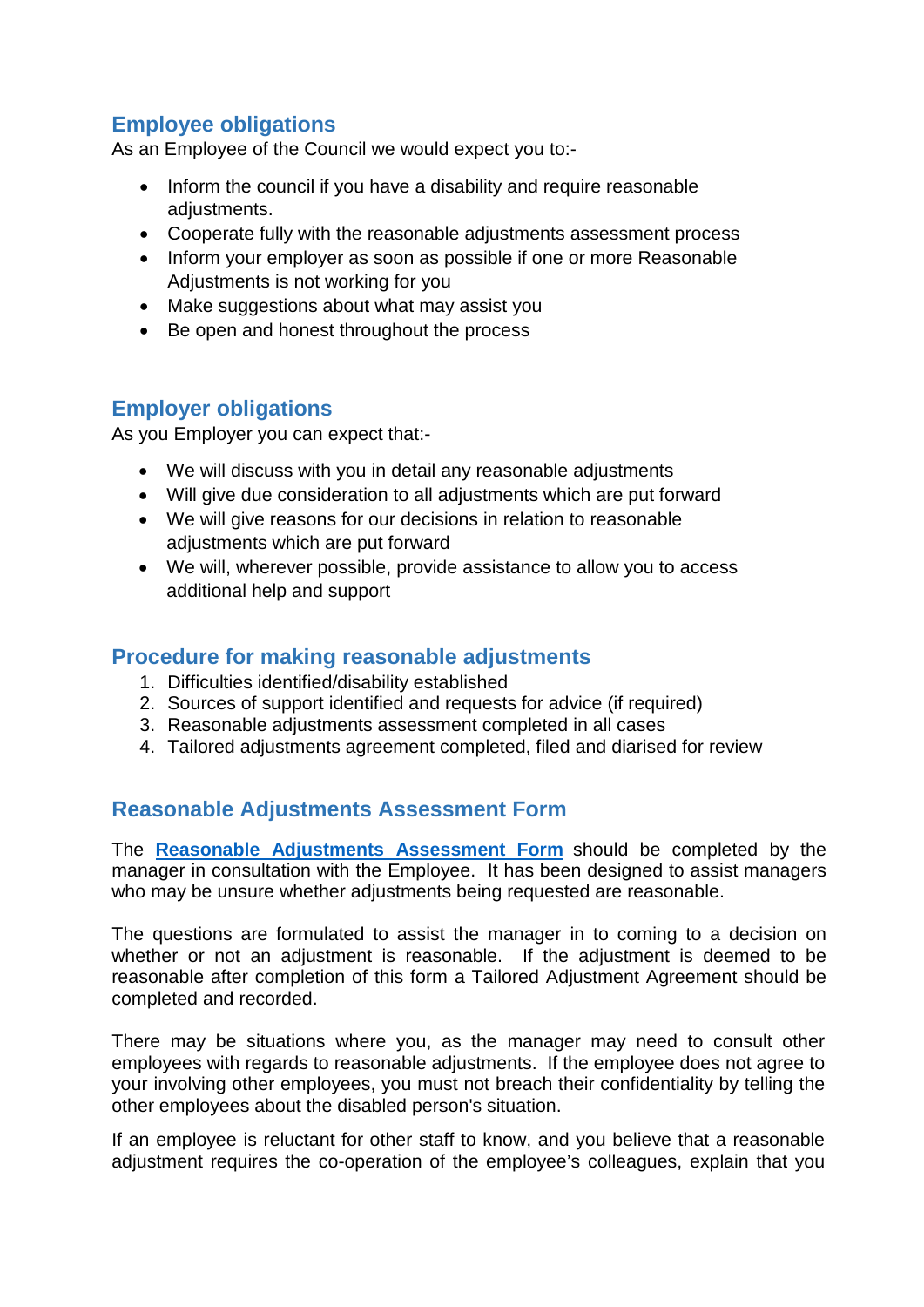cannot make the adjustment unless they are prepared for some information to be shared. It does not have to be detailed information about their condition, just enough to explain to other staff what they need to do.

There may be occasions when a manager feels it is not reasonable to make the adjustments identified, particularly if this impacts on contractual, equality or health and safety issues. On these occasions the Manager should seek advice from Human Resources.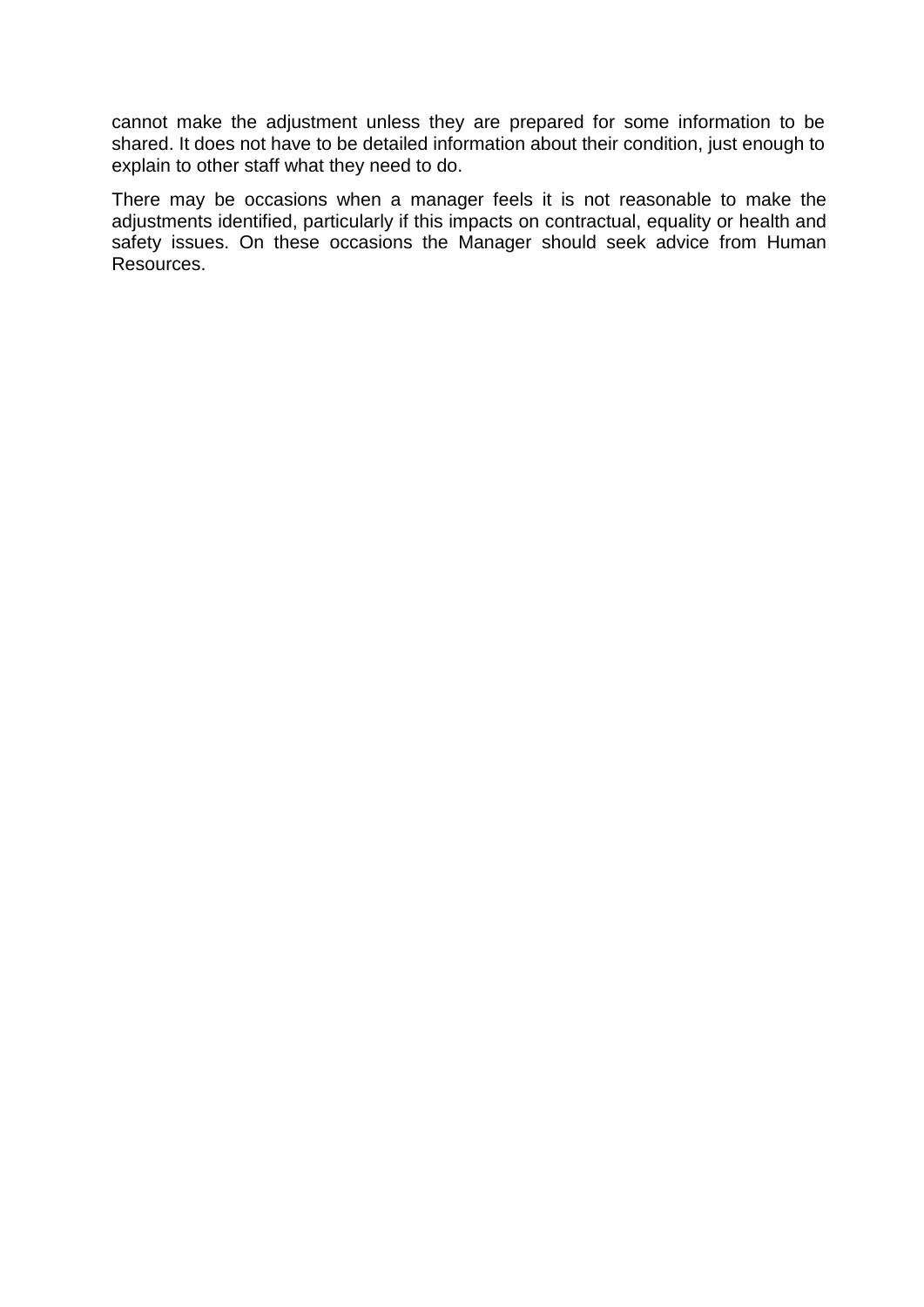# <span id="page-6-0"></span>**Tailored Adjustments Agreement**

The attached **Tailored Adjustment Agreement Form** should be completed when agreeing any adjustments with an employee.

It is designed to allow discussions to take place between an employee and their manager to identify appropriate adjustments that will provide support for the employee to carry out their role effectively, and without barriers.

Adjustments may be required at any time during the employment process; an employee does not have to have had a period of sickness in order for adjustments to be considered.

If a manager is unsure what adjustment may be appropriate they should contact Human Resources or the Occupational Health department for advice and support.

### **Tailored Adjustment Agreement – individually tailored reasonable adjustments**

This 'Tailored adjustment agreement' is a living record of reasonable adjustments agreed between a disabled employee and their line manager.

The purpose of this agreement is to

- Ensure that both parties, the individual and the manager acting on behalf of the employer, have an accurate record of what has been agreed
- Minimise the need to re-negotiate reasonable adjustments every time the employee changes jobs, is re-located or assigned a new manager within the council
- Provide employees and their line managers with the basis for discussions about reasonable adjustments at future meetings

This is a live document and should be reviewed regularly by both the employee and manager and amended as appropriate. Remember, however, that expert advice from third parties, such as occupational health, Access to Work or I.T. specialists may be needed before changes can be agreed and implemented.

Managers who need help in deciding whether or not an adjustment is reasonable will find it helpful to use the Reasonable Adjustments Assessment Form.

Where management responsibility for an employee with a 'Tailored adjustment agreement' changes then the new manager should accept the adjustments outlined in the agreement as reasonable and ensure that they continue to be implemented. The agreement may need to be reviewed and amended at a later date but this should not happen until both parties have worked together for a reasonable period of time.

The agreement allows the employee to:

- Explain the impact of your disability on you at work
- Suggest adjustments that will make it easier for you to do your job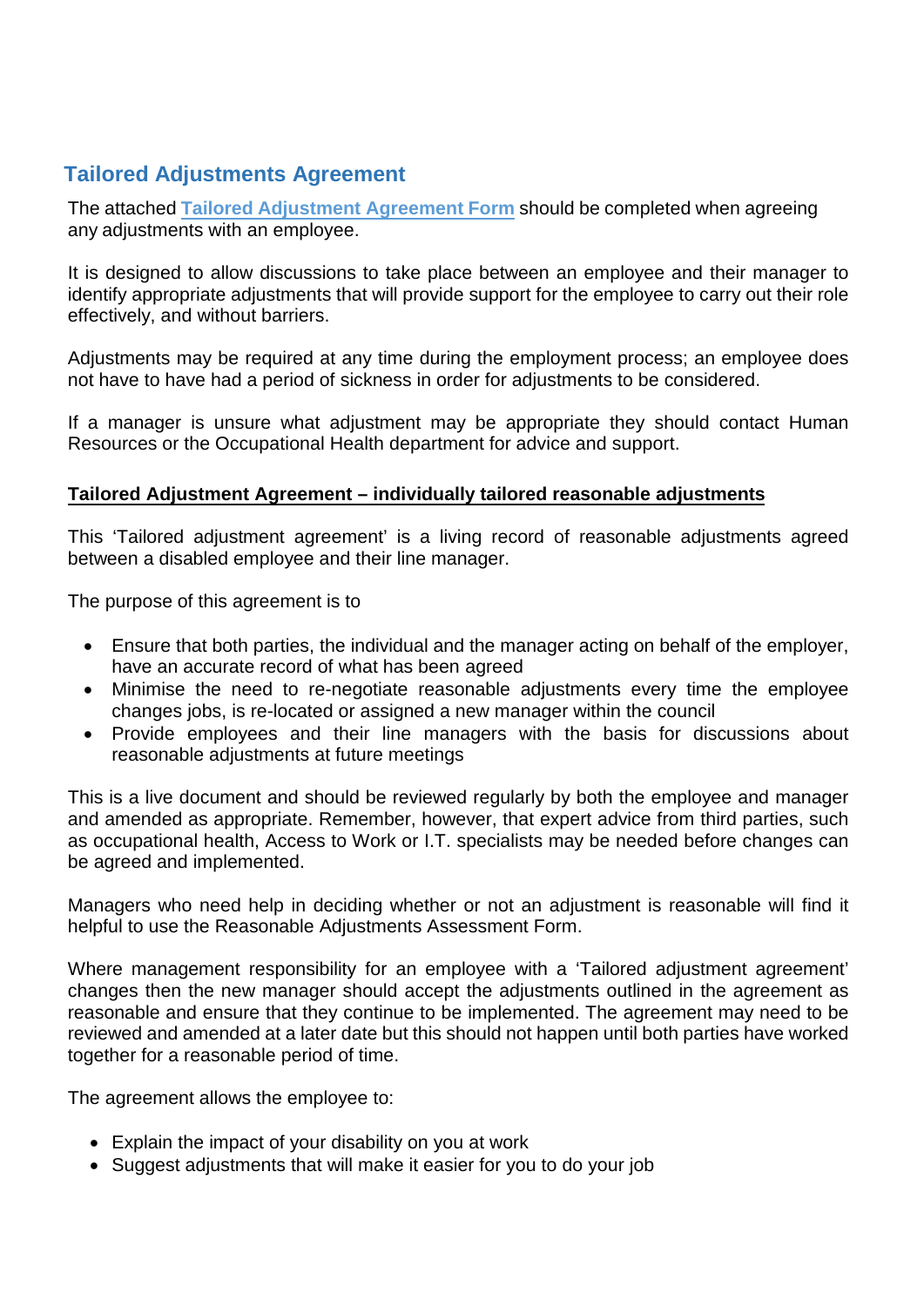- Offer further information from your doctor, specialist or other expert
- Request an assessment by occupational health, Access to Work or another expert (there may be a cost with Access to Work or another expert)
- Review the effectiveness of the adjustments agreed
- Explain any change in your circumstances
- Be reassured that your manager knows what to do if you become unwell at work and who to contact if necessary
- Know how and when your manager will keep in touch with you if you are absent from work because of illness or a disability related reason

The agreement allows the line manager to:

- Understand how a particular employee's disability affects them at work
- Explain the needs of the business or organisation
- Explain the organisation's attendance and reasonable adjustment policy
- Recognise signs that an employee might be unwell and know what the employee wants you to do in these circumstances including who to contact for help
- Know how and when to stay in touch if the employee is off sick
- Consider whether or not the employee needs to be referred for an assessment by an occupational health or another adviser to help both parties understand what adjustments are needed
- Review the effectiveness of the adjustments already agreed
- Explain any change in the employer's circumstances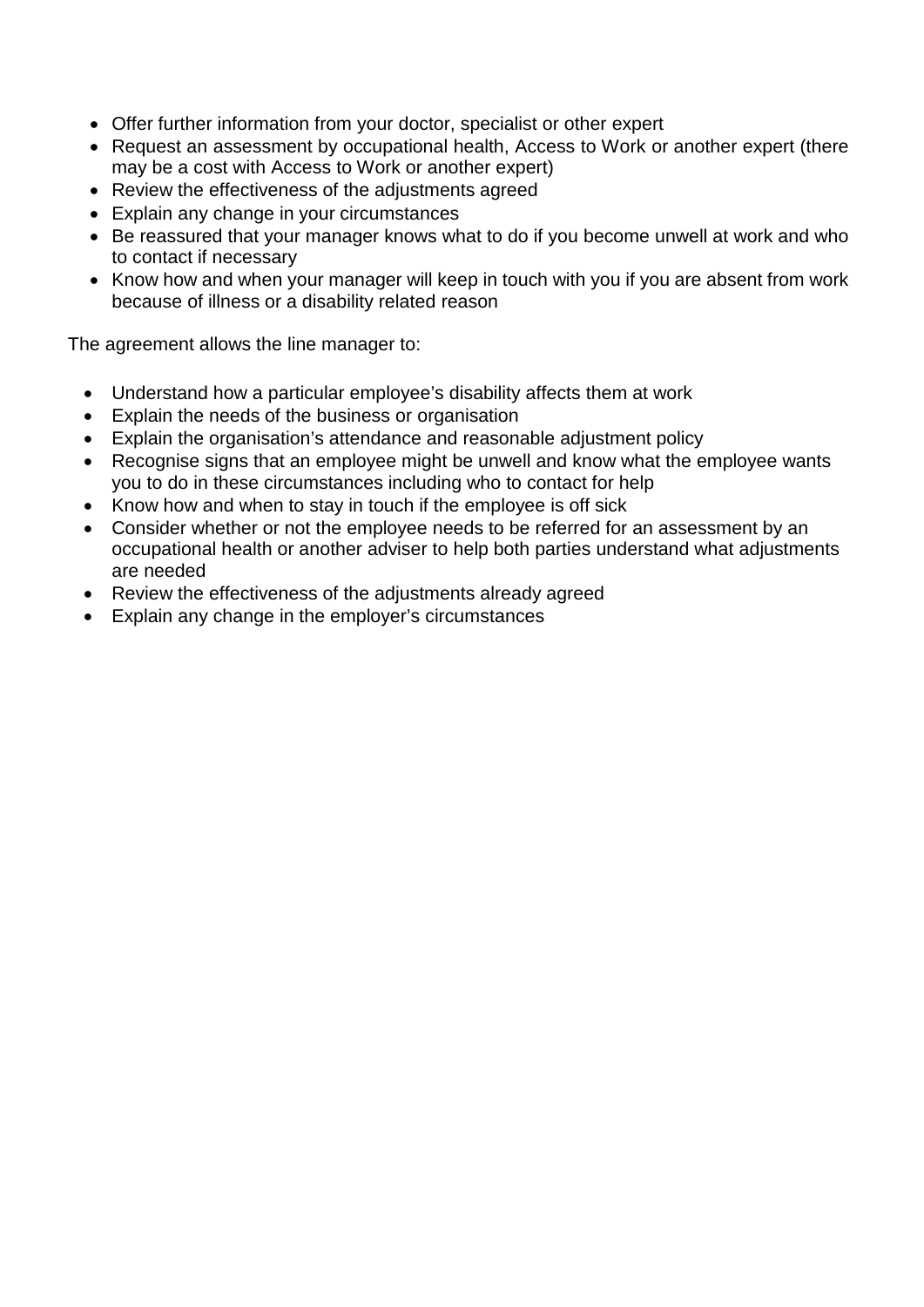# <span id="page-8-1"></span><span id="page-8-0"></span>**Record Keeping**

Details of the Reasonable Adjustments requested and decision and Tailored Adjustment Agreement will be retained on the employee's personal file and in iTrent. The Employee should also be provided with a hard copy.

# **Resources and sources of support**

| Organisation                    | <b>Website</b>                                 | <b>Contact details</b>                            |
|---------------------------------|------------------------------------------------|---------------------------------------------------|
| <b>Job Centre Plus</b>          | https://www.gov.uk/contact-jobcentre-plus      | Telephone: 0800 121<br>7479                       |
|                                 |                                                | Textphone: 0800 121<br>7579                       |
| <b>Disability</b><br>Employment | https://www.gov.uk/contact-jobcentre-plus      | Telephone: 0800 121<br>7479                       |
| <b>Advisors</b>                 |                                                | Textphone: 0800 121<br>7579                       |
| Access to Work                  | https://www.gov.uk/access-to-work              | Telephone: 0800 121<br>7479                       |
|                                 |                                                | Textphone: 0800 121<br>7579                       |
| Equality and                    | https://www.equalityhumanrights.com/en/commiss | Phone: 0808 800 0082                              |
| Human Rights<br>Commission      | ion-wales                                      | Textphone: 0808 800<br>0084                       |
| <b>Citizens Advice</b>          | https://www.citizensadvice.org.uk/             | Adviceline: 03444 77 20<br>20                     |
|                                 |                                                | Text relay: 03444 111<br>445                      |
| Scope                           | https://www.scope.org.uk/                      | Freephone: 0808 800<br>3333                       |
|                                 |                                                | Textphone: Use Type                               |
|                                 |                                                | Talk by dialling 18001                            |
|                                 |                                                | from a textphone<br>followed by 0808 800<br>3333. |
| <b>GOV.UK</b>                   | https://www.gov.uk/                            |                                                   |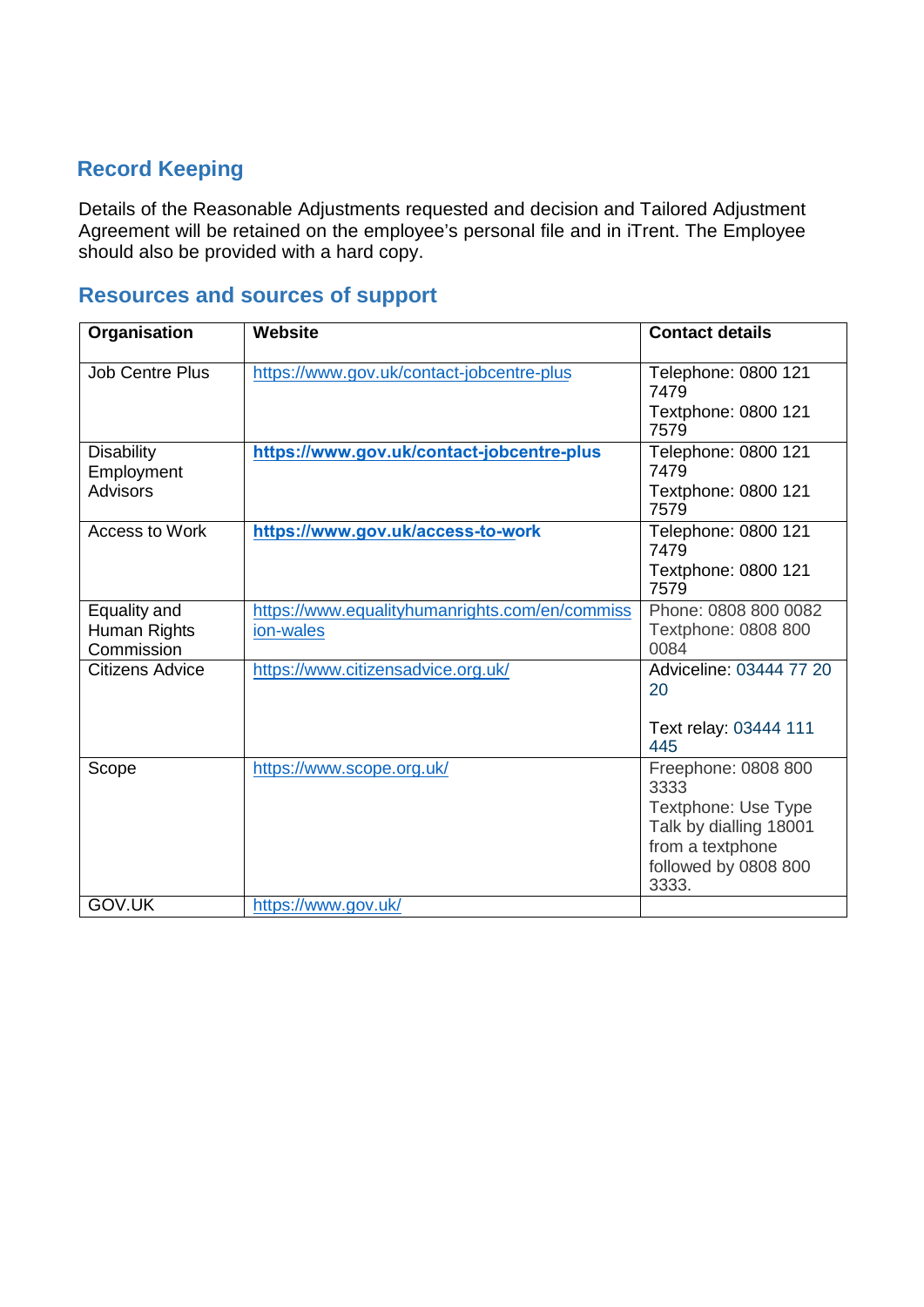# <span id="page-9-1"></span><span id="page-9-0"></span>**Examples of Reasonable Adjustments**

Please refer to the Equalities and Human Rights Commission website for further details on reasonable adjustments which can be found at the following website: <https://www.equalityhumanrights.com/en/commission-wales>

# **Making adjustments to premises:**

# **For example:**

An employer makes structural or other physical changes such as widening a doorway, providing a ramp or moving furniture for a wheelchair user; relocates light switches, door handles, or shelves for someone who has difficulty in reaching; or provides appropriate contrast in decor to help the safe mobility of a visually impaired person.

# **Allocating some of the disabled employee's duties to another employee:**

# **For example:**

An employer reallocates minor or subsidiary duties to another employee as a disabled employee has difficulty doing them because of their disability. For example, the job involves occasionally going onto the open roof of a building but the employer transfers this work away from an employee whose disability involves severe vertigo.

# **Transferring the employee to fill an existing vacancy:**

# **For example:**

An employer should consider whether a suitable alternative post is available for an employee who becomes disabled (or whose disability worsens), where no reasonable adjustment would enable the employee to continue doing the current job. This might also involve retraining or other reasonable adjustments such as equipment for the new post or a transfer to a position on a higher grade.

# **Altering the employee's hours of working or training:**

# **For example:**

An employer allows a disabled person to work flexible hours to enable them to have additional breaks to overcome fatigue arising from their disability. It could also include permitting part-time working, or different working hours to avoid the need to travel in the rush hour if this is a problem related to an impairment. A phased return to work with a gradual build-up of hours might also be appropriate in some circumstances.

# **Assigning the employee to a different place of work or training:**

# **For example:**

An employer relocates the work station of a newly disabled employee (who now uses a wheelchair) from an inaccessible third floor office to an accessible one on the ground floor. If the employer operates from more than one workplace, it may be reasonable to move the employee's place of work to other premises of the same employer if the first building is inaccessible and the other premises are not.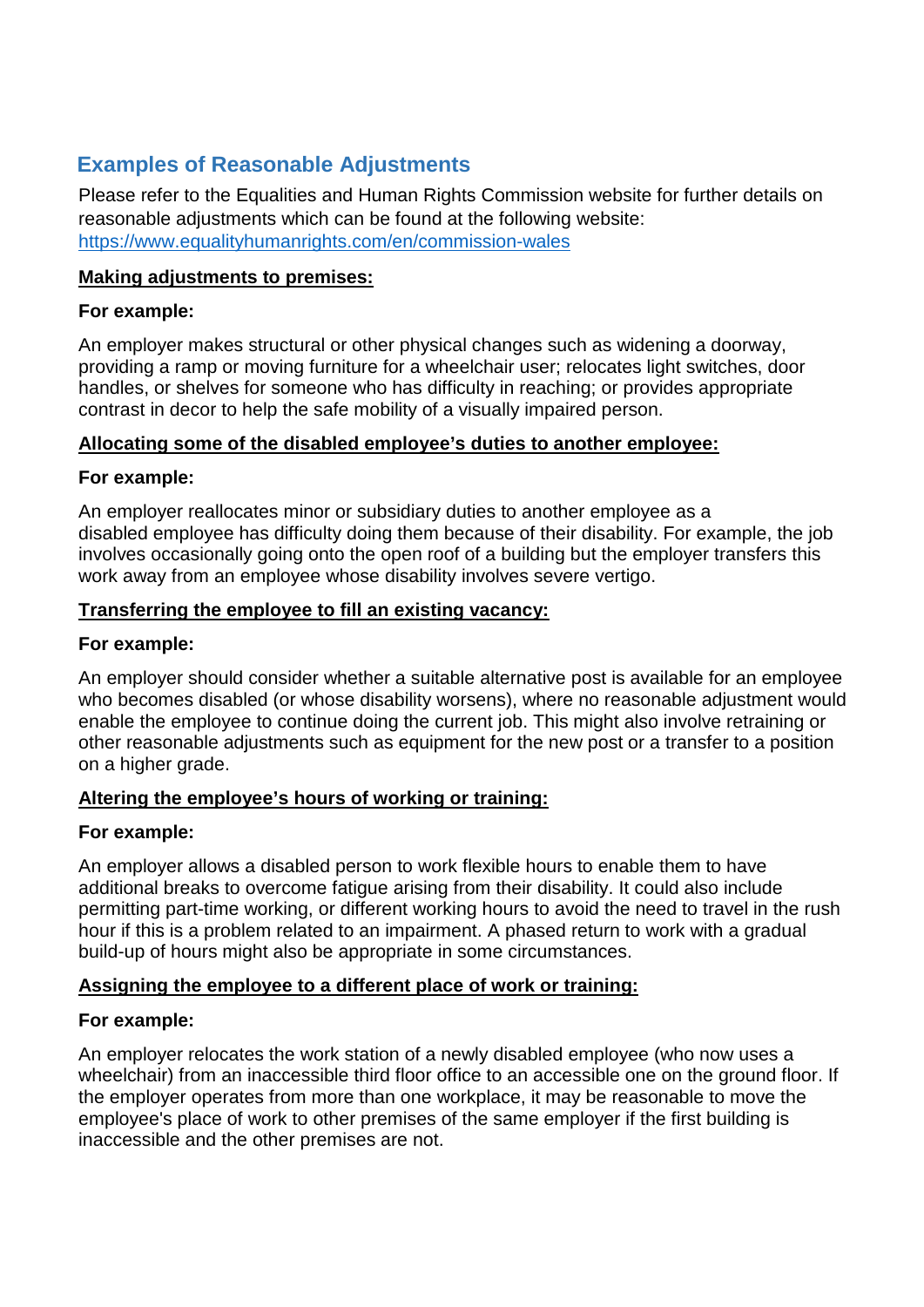### **Allowing the employee to be absent during working or training hours for rehabilitation, assessment or treatment.**

## **For example:**

An employer allows a disabled person who has recently developed a condition to have more time off work than would be allowed to non-disabled employees to enable them to have rehabilitation. A similar adjustment would be appropriate if a disability worsens or if a disabled employee needs occasional treatment anyway.

Giving, or arranging for, training or mentoring (whether for the disabled employee or any other employee). This could be training in particular pieces of equipment which the disabled employee uses, or an alteration to the standard workplace training to make sure it is accessible for the disabled employee.

## **For example:**

All employees are trained in the use of a particular machine but an employer provides slightly different or longer training for an employee with restricted hand or arm movements, or training in additional software for a visually impaired person so that they can use a computer with speech output.

## **For example:**

An employer provides training for employees on conducting meetings in a way that enables a Deaf staff member to participate effectively.

## **For example:**

A disabled person returns to work after a six-month period of absence due to a stroke. Their employer pays for them to see a work mentor, and allows time off to see the mentor, to help with their loss of confidence following the onset of their disability.

### **Acquiring or modifying equipment:**

### **For example:**

An employer might have to provide special equipment (such as an adapted keyboard for someone with arthritis or a large screen for a visually impaired employees), an adapted telephone for someone with a hearing impairment, or other modified equipment for disabled employees (such as longer handles on a machine).

You do not have to provide or modify equipment for personal purposes unconnected with an employee's job, such as providing a wheelchair if a person needs one in any event but does not have one. This is because the disadvantages do not flow from things you have control over.

# **Modifying instructions or reference manuals:**

### **For example:**

The format of instructions and manuals might need to be modified for some disabled employees (such as being produced in Braille or on audio CD) and instructions for people with learning disabilities might need to be conveyed orally with individual demonstration or in Easy Read.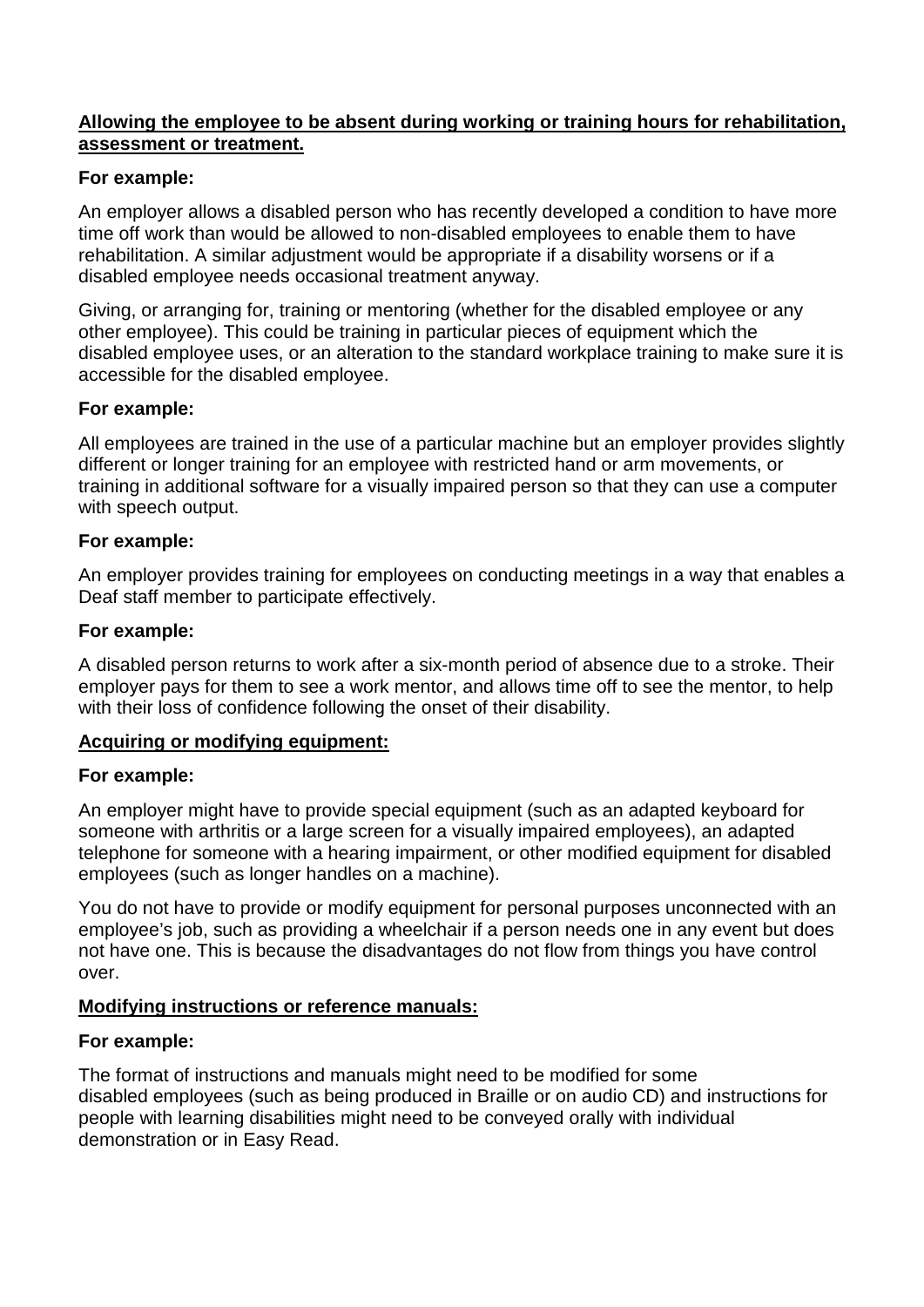## **Modifying procedures for testing or assessment:**

#### **For example:**

An employee with restricted manual dexterity who was applying for promotion would be disadvantaged by a written test, so the employer gives that person an oral test instead.

#### **Providing a reader or interpreter:**

#### **For example:**

An employer arranges for a colleague to read hard copy post to an employee with a visual impairment at particular times during the working day. Alternatively, the employer might hire a reader.

### **Providing supervision or other support:**

#### **For example:**

An employer provides a support worker or arranges help from a colleague, in appropriate circumstances, for someone whose disability leads to uncertainty or lack of confidence.

#### **Allowing a disabled employee to take a period of disability leave:**

#### **For example:**

An employee who has cancer needs to undergo treatment and rehabilitation. Their employer allows a period of disability leave and permits them to return to their job at the end of this period.

### **Participating in supported employment schemes, such as WORKSTEP.**

### **For example:**

A person applies for a job as an office assistant after several years of not working because of depression. They have been participating in a supported employment scheme where they saw the job advertised. As a reasonable adjustment the person asks the employer to let them make private phone calls during the working day to a support worker at the scheme.

### **Modifying disciplinary or grievance procedures:**

#### **For example:**

An employee with a learning disability is allowed to take a friend (who does not work with them) to act as an advocate at a meeting with the person's employer about a grievance. Normally the employer allows employees to be accompanied only by work colleagues. The employer also makes sure that the meeting is conducted in a way that does not disadvantage or patronise the disabled employee.

### **Adjusting redundancy selection criteria:**

#### **For example:**

An employee with an autoimmune disease has taken several short periods of absence during the year because of the condition. When their employer is taking the absences into account as a criterion for selecting people for redundancy, they discount these periods of disabilityrelated absence.